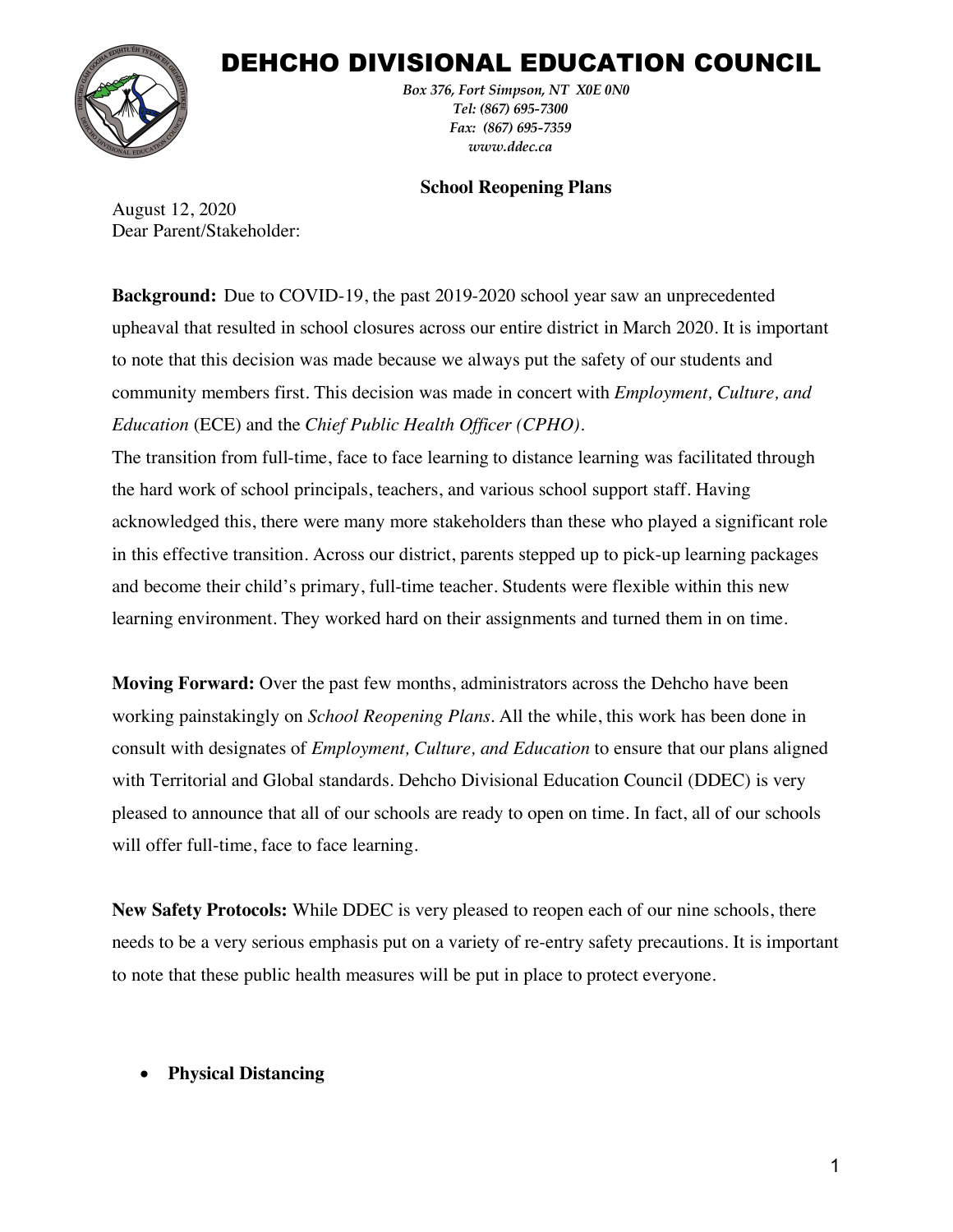- o Parents/Guardians will drop off and pick up students at the designated spots outside of the school at designated times which will be provide before school starts.
- o Students will be entering and leaving the school at separate times at designated entrances/exits.
- o Student teacher ratios and physical distancing requirements to be respected at all times.
- o Online learning options are available to those who do not attend physically.

# • **Personal Protective Equipment (PPE)**

o Masks, Face Shields, and Hand sanitizer will be provided for students and staff where necessary.

# • **Screening**

- o Students will be screened whenever they enter the building from home.
- o Parents/ guardians will be reminded to screen student before sending their child(ren) to school. Families will be reminded of the symptoms.

# • **Infection Prevention and Control Prevention:**

- o Enhanced deep cleaning will occur twice daily at noon and after school by custodial services.
- o Students will be taught how to clean and disinfect their own areas.
- o Regular hand washing will be encouraged.
- o Student snacks will be individual servings and served to students in their own area.
- o Students must bring their own water bottle back and forth to/from school.
- o Parents will receive a GNWT poster of COVID-19 symptoms and what to look for.
- o If a student /staff display symptoms of COVID-19, they must remain home until they are well and follow health care provider advice.
- o If students display sickness at school, they will be taken to the designated area awaiting pick up from the parent/guardian.